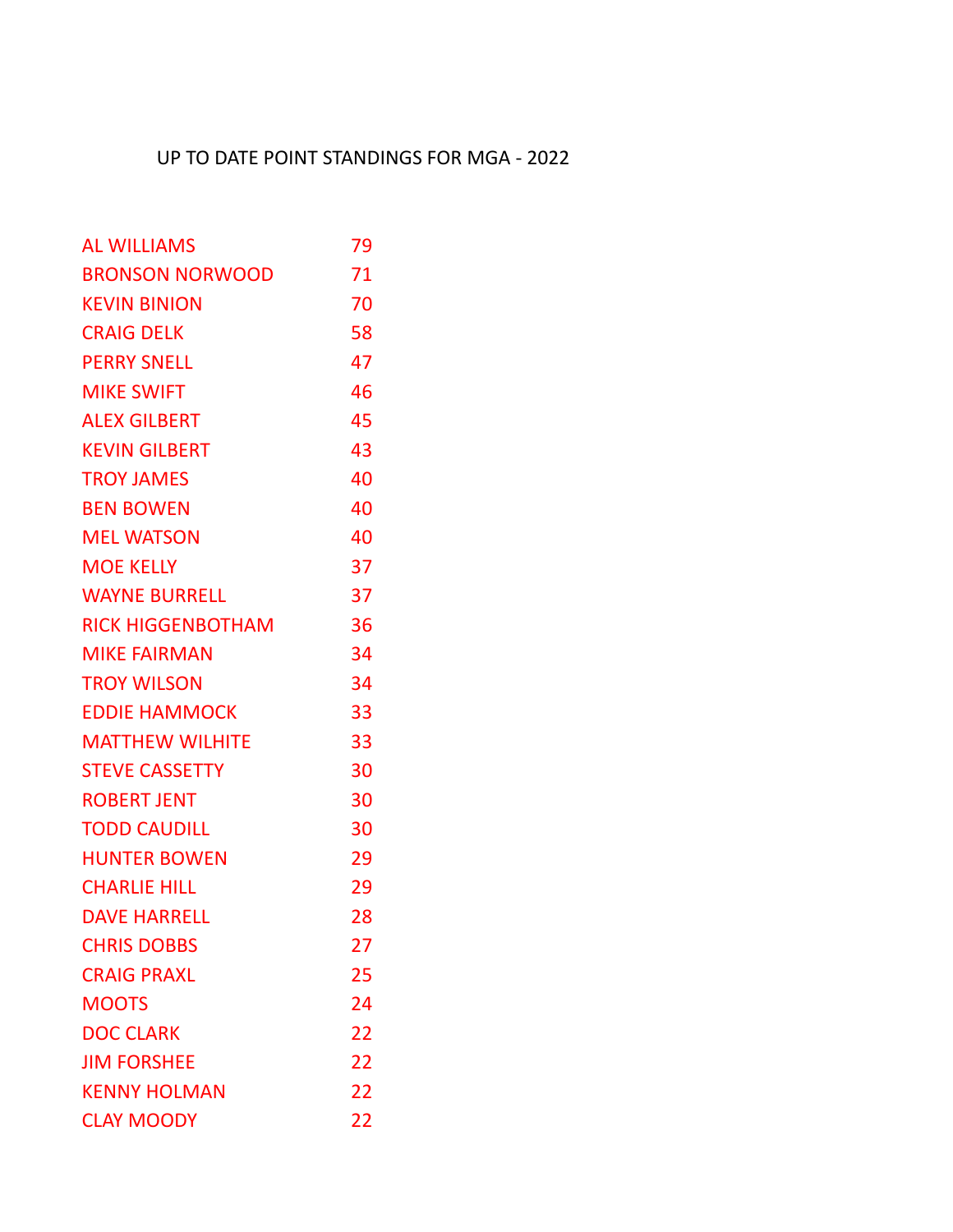| <b>JAMIE SPEARS</b>       | 22 |
|---------------------------|----|
| <b>SARGE WEST</b>         | 21 |
| <b>CHUCK NEELY</b>        | 19 |
| <b>ROBERT BROWN</b>       | 19 |
| <b>WES MARKLIN</b>        | 17 |
| <b>FRED BROWN</b>         | 15 |
| <b>TIM CHUBB</b>          | 15 |
| <b>TRENT COFFEE</b>       | 15 |
| <b>BOYCE COLES</b>        | 15 |
| <b>BARRY COOK</b>         | 15 |
| <b>MAC CURTIS</b>         | 15 |
| <b>MIKE EASTRIDGE</b>     | 15 |
| <b>BOB FULLER</b>         | 15 |
| <b>MIKE GABBARD</b>       | 15 |
| <b>WES GRAVES</b>         | 15 |
| <b>MARTY GREGORY</b>      | 15 |
| <b>DAVID HOUK</b>         | 15 |
| <b>CRAIG JOHNSON</b>      | 15 |
| <b>TERRY JOINER</b>       | 15 |
| <b>HARRY KEIFER</b>       | 15 |
| <b>JOSEPH KILBORN</b>     | 15 |
| <b>KENNY KINSLOW</b>      | 15 |
| <b>HOWIE MARSH</b>        | 15 |
| <b>TIM MEFFORD</b>        | 15 |
| <b>WILL MOODY</b>         | 15 |
| <b>LJ PEARSON</b>         | 15 |
| <b>TY POE</b>             | 15 |
| <b>CHUCK PORTER</b>       | 15 |
| <b>PAUL RAINES</b>        | 15 |
| <b>CHARLIE RICHARDSON</b> | 15 |
| <b>DICKIE SHIFFLETT</b>   | 15 |
| <b>CLAY SPEARS</b>        | 15 |
| <b>JIM SPEARS</b>         | 15 |
| <b>TIM SUMMERS</b>        | 15 |
| <b>DREW TEEL</b>          | 15 |
| <b>AL THACKER</b>         | 15 |